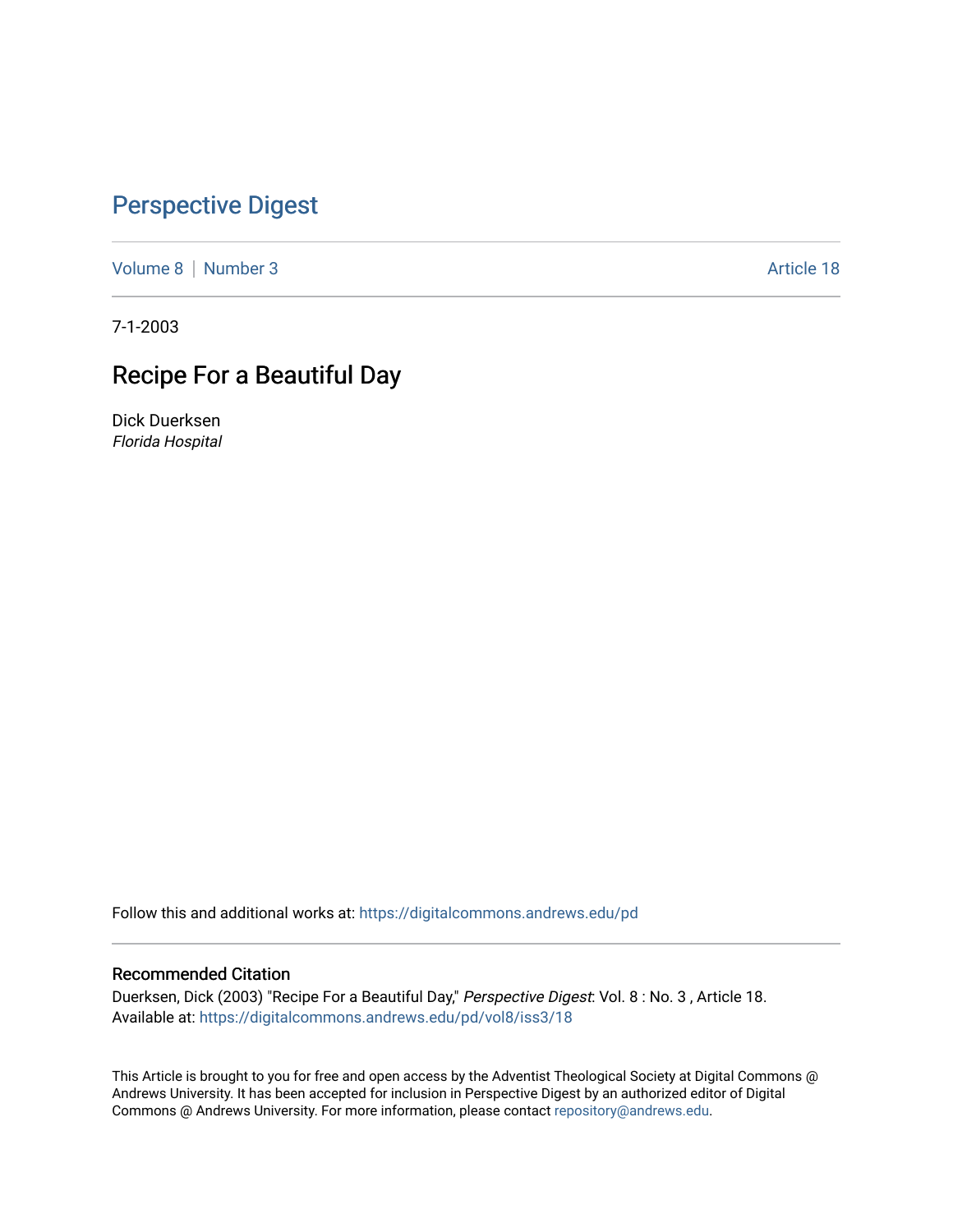## B Y D I C K D U E R K S E N Duerksen: Recipe For a Beautiful Day

KKINDE KINK RATIONRIJI, DAV

**M** ornings are the part of my complement of people bound to the floor and the context of the set of the set of the set of the set of the set of the set of the set of the set of the set of the set of the set of the set of ornings are the most difficult part of my day. I know some people bounce out of bed with the energy of a collie puppy. Not me. I crawl down to the floor and then check carefully to see whether all my body parts came along.

However! My mornings have been newly energized by Dr. Jack Hayford's recipe for bringing LIFE into your life.

The secret is **P.R.A.I.S.E.**

#### **Present yourself to God and submit to his Lordship.—Romans 12:1.**

Not with just a semi-coherent "Good morning, Lord," but a purposeful turning over of life's throne.

"Lord, as today begins, I give all of me to you. That includes these creaky bones, my temper, my talents, and my lust for chocolate. I choose to yield control of my life to you for the entire day and ask you to take charge of my body, attitude, and schedule."

A wonderfully energizing peace finds every nerve and muscle as he takes over.

**Raise your hands in holy worship.— 1 Timothy 2:8.**

Go ahead. Take both hands and extend them high above your head toward God himself. Most Adventists are a bit uncomfortable with this motion during a church service, but do it and three wonderful things will happen:

1. You will be fulfilling the instruction Paul gave to Timothy: "I want men everywhere to lift up holy hands in prayer" (1 Timothy 2:8, NIV).

It's difficult to look at your feet

*\*Dick Duerksen rises each morning to represent Florida Hospital as Director of Spiritual Development.*